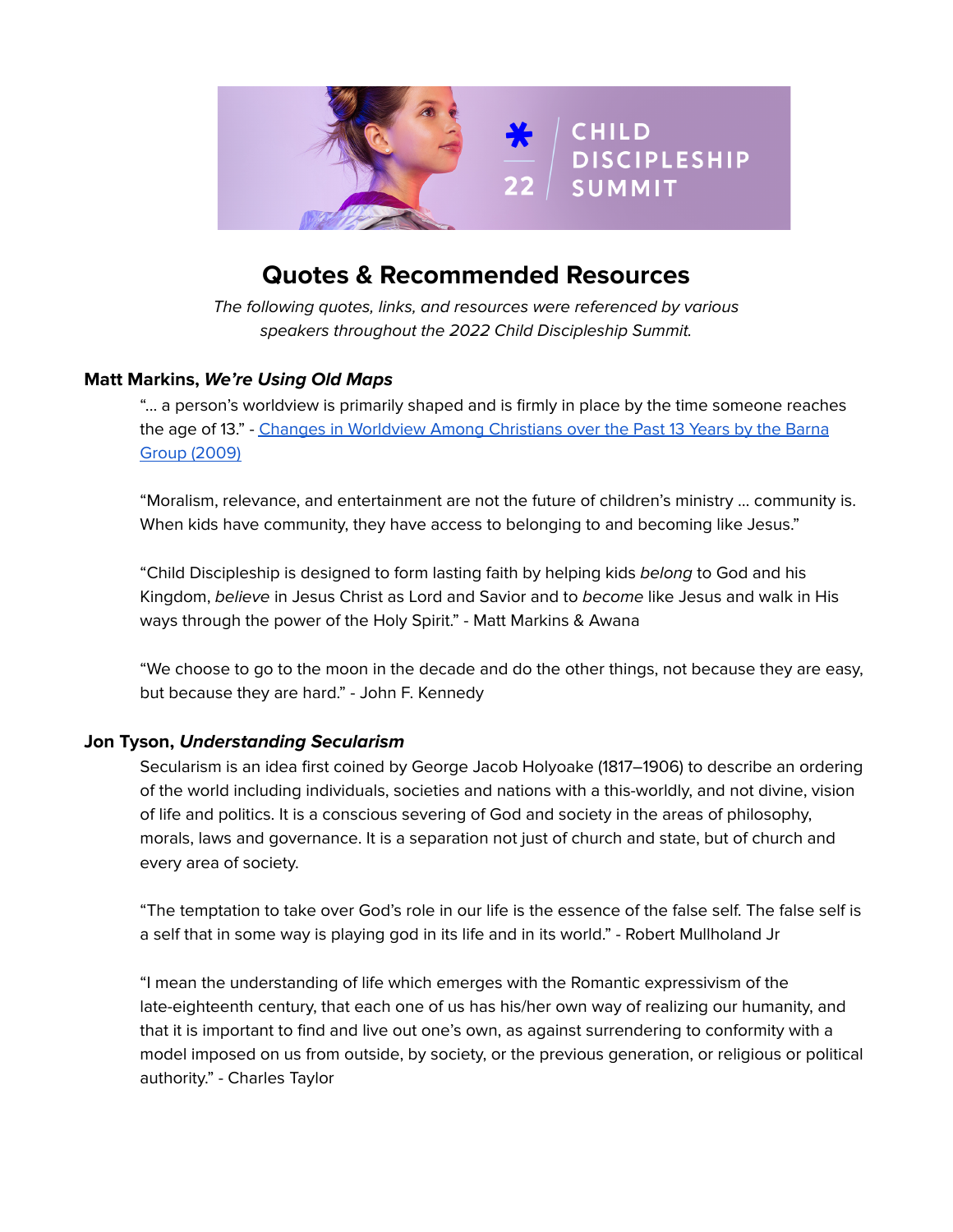"The false self is a self-referential system. It competes out of fear for self-preservation. It manipulates everything for itself. This radically unrooted and insecure self is self promoting, indulgent, and must distinguish itself from others. This bleeds out into the world and creates competing and complex matrixes of fear, self-preservation and manipulation. This results in the disintegration of self, destruction of others, and it demands deconstruction of the sacred order. I got to tell you, I think it was a huge error. You know, I think that allowing somebody to believe that he or she is the source of all divine, creative, unknowable, eternal mystery is just a smidge too much responsibility to put on one fragile, human psyche. It's like asking somebody to swallow the sun. It just completely warps and distorts egos, and it creates all these unmanageable expectations about performance. And I think the pressure of that has been killing off our artists for the last 500 years." - Elizabeth Gilbert

"A disenchanted world where supernatural beings or forces with teleological goals or intentions are deemed close to impossible. With this immanent picture, there is a loss of a cosmic order; everything important is this-worldly, explicable on its own terms; it fits within the time-space-energy-matter dimensions. Social and political orders are constructed by humans for mutual benefit." - Dr. Gordon E. Carkner

"I thought of a rather cruel trick I once played on a wasp. He was sucking jam on my plate, and I cut him in half. He paid no attention, merely went on with his meal, while a tiny stream of jam trickled out of his severed esophagus. Only when he tried to fly away did he grasp the dreadful thing that had happened to him. It is the same with modern man. The thing that has been cut away is his soul, and there was a period — twenty years, perhaps — during which he did not notice it." - George Orwell

"The dangers of disappointed expectation must further be increased by any erosion of a faith in a next world. Those who can believe that what happens on earth is but a brief prelude to an eternal existence will offset any tendency to envy with the thought that the success of others is a momentary phenomenon against a backdrop of an Eternal Life. But when a belief in an afterlife is dismissed as a childish and scientifically impossible opiate, the pressure to succeed and find fulfillment will inevitably be intensified by the awareness that one has only a single and frighteningly fleeting opportunity to do so. In such a context, earthly achievements can no longer be seen as an overture to what one may realize in another world; rather, they are the sum total of all that one will ever amount to" - Alain de Botton

"Their greed for life is really their fear of death; and the fear of death finds expression in an unbridled hunger for more power. "You only live once!" we are told. "You might miss out on something!" This hunger for pleasure, for possessions, for power; the thirst for recognition through success and admiration-that is the perversion of modern men and women. That is their godlessness. The person who loses God makes a god out of himself. And in this way a human becomes a proud and unhappy mini-god." - Jurgen Moltman

"In many respects I find an unresurrected Jesus easier to accept. Easter makes him dangerous. Because of Easter I have to listen to his extravagant claims and can no longer pick and choose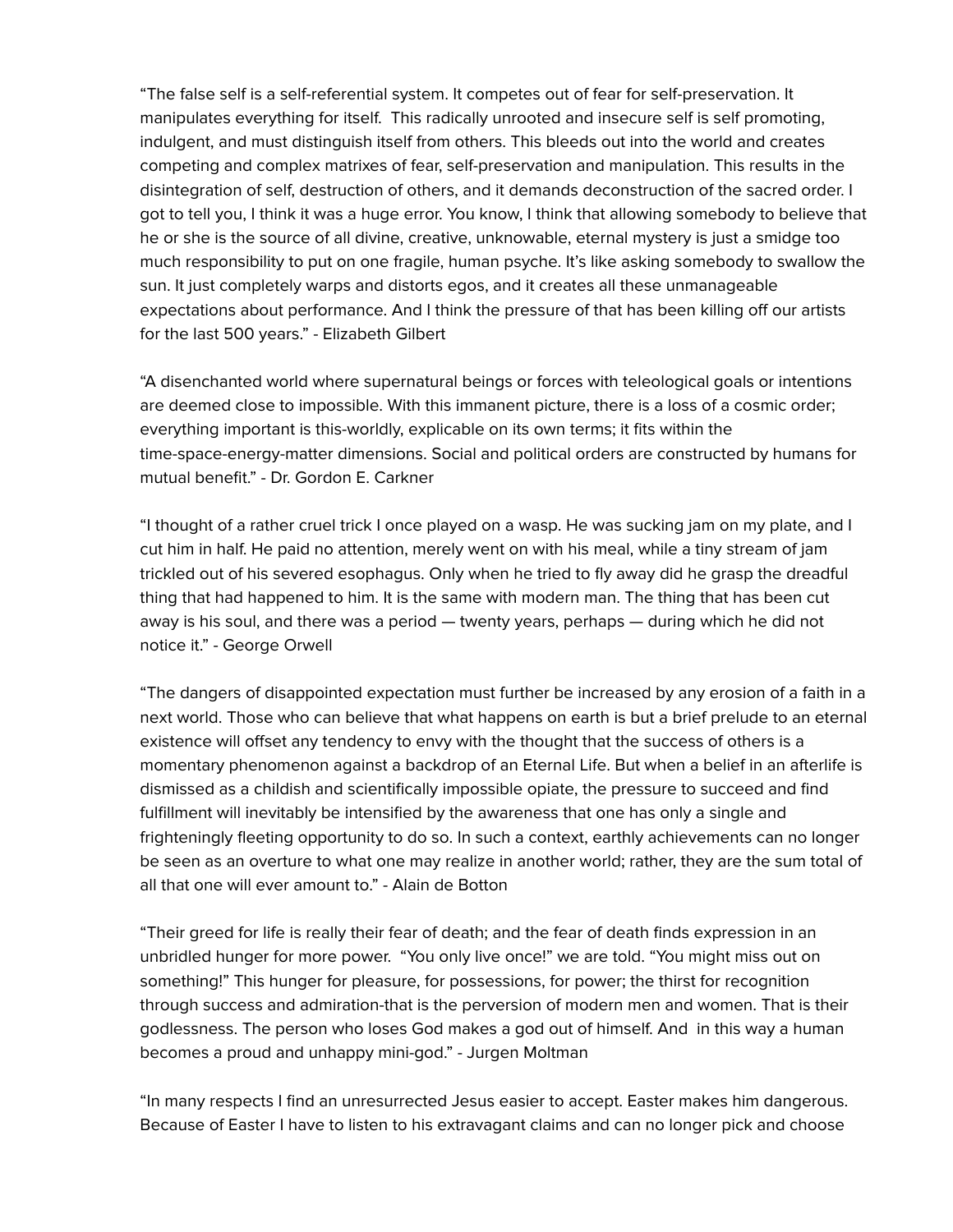from his sayings. Moreover, Easter means he must be loose out there somewhere." - Philip Yancey

"Jesus' life on earth points us toward the future. His actions act as clues showing us how the story of creation will continue in the future. Jesus' healing of the disabled points towards a time when humans will be healed physically and mentally. Jesus' deliverance of those possessed by evil demons points to a future when evil will be expelled from our world. Jesus' feeding of those without food is a glimpse of a future world when there will be no We hunger, poverty or starvation. By turning over the tables of the merchants selling religious products in the temple, Jesus shows us that our future will be a time when our worship of God will not be compromised by corruption and greed. Jesus' honoring of women, Samaritans, and children speaks of a time when no humans will be marginalized. Above all, Jesus' resurrection speaks of a time when death and suffering will be defeated and the world will be resurrected. Sadly though, most Christians miss these allusions, living as we do under the shadow of the hyperreal world." - Mark Sayers

"I looked within and 'found what appalled me; a zoo of lusts, a bedlam of ambitions, a nursery of fears, a harem of fondled hatreds. My name was legion.'" - C.S. Lewis

"My secret is that I need God—that I am sick and can no longer make it alone. I need God to help me give, because I no longer seem to be capable of giving; to help me be kind, as I no longer seem capable of kindness; to help me love, as I seem beyond being able to love." - Douglas **Coupland** 

"I have read in Plato and Cicero sayings that are wise and very beautiful; but I have never read in either of them: Come unto me all ye that labor and are heavy laden." - Saint Augustine

"We crave nothing less than perfect story; and while we chatter or listen all our lives in a din of craving— jokes, anecdotes, novels, dreams, films, plays, songs, half the words of our days— we are satisfied only by the one short tale we feel to be true: History is the will of a just God who knows us." - Reynolds Price

#### **Jon Tyson, Discipleship & Mission in a Secular Culture**

"I mean the understanding of life which emerges with the Romantic expressivism of the late-eighteenth century, that each one of us has his/her own way of realizing our humanity, and that it is important to find and live out one's own, as against surrendering to conformity with a model imposed on us from outside, by society, or the previous generation, or religious or political authority." - Charles Taylor

Gallup research on LGBT [identification](https://news.gallup.com/poll/329708/lgbt-identification-rises-latest-estimate.aspx)

Laurie Santos Interview (Yale's [Happiness](https://www.nytimes.com/interactive/2022/02/21/magazine/laurie-santos-interview.html) Professor)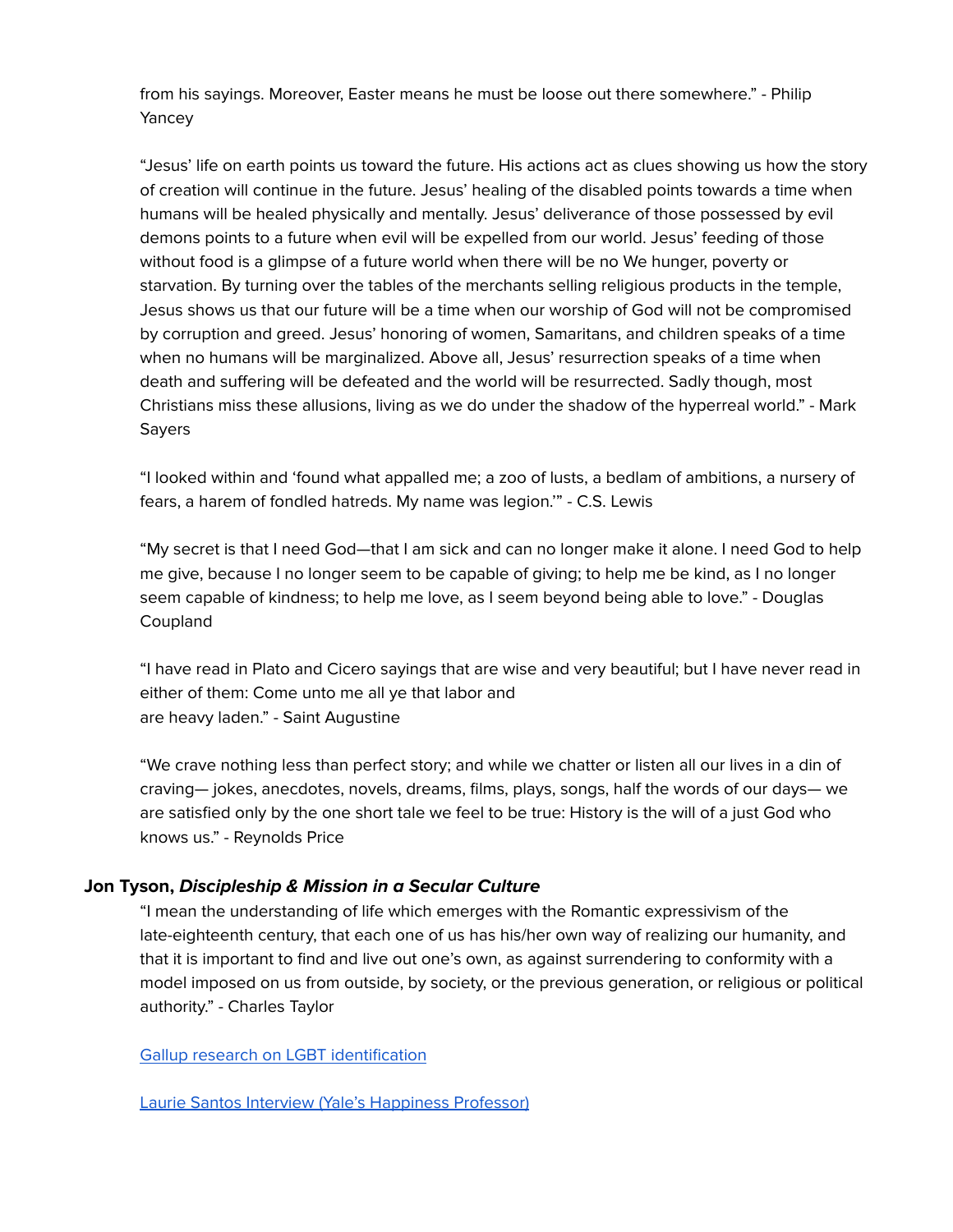#### **Jon Tyson, Cultivating Holy Ambition**

"One way to clarify your spirituality is to clarify your ambition." - Donald S. Whitney

"Ambition! It isn't wrong for an actor to want to act his part as well as it can possibly be acted, but the wish to have his name in bigger type than the other actors is a bad one. What we call "ambition" usually means the wish to be more conspicuous or more successful than someone else. It is this competitive element in it that is bad. It is perfectly reasonable to want to dance well or to look nice. But when the dominant wish is to dance better or look nicer than the others—when you begin to feel that if the others danced as well as you or looked as nice as you, that would take all the fun out of it—then you are going wrong." - C.S. Lewis

"The more I make my life, my well-being, my enlightenment, and my success primary, the farther I step from reality. Thus the hell-bound do not travel downward; they travel inward, cocooning themselves behind a mass of vanity, personal rights, religiosity, and defensiveness. Obsession with self is the defining mark of a disintegrating soul." - Jeff Cook

"I think if people see this footage they'll say, 'oh my God that's horrible,' and then go on eating their dinners." - Hotel Rwanda

"Complacency is a deadly foe of all spiritual growth. Acute desire must be present or there will be no manifestation of Christ to His people. He waits to be wanted. Too bad that with many of us He waits so long, so very long, in vain." - A.W. Tozer

#### **Jon Tyson, A Portal of Possibility**

"The great Christian revolutions come not by the discovery of something that was not known before. They happen when someone takes radically something that was always there." - H. Richard Niebuhr

"Because we approach the gospel with preconceived notions of what it should say rather than what it does say, the Word no longer falls like rain on the parched ground of our souls. It no longer sweeps like a wild storm into the corners of our comfortable piety. It no longer vibrates like sharp lightning in the dark recesses of our nonhistoric orthodoxy. The gospel becomes, in the words of Gertrude Stein, ...a pattering of pious platitudes spoken by a Jewish carpenter in the distant past." - Brennan Manning

Chile Photos - [Before](https://www.resilientdisciples.com/wp-content/uploads/2022/02/Chile-Before.jpg) & [After](https://www.resilientdisciples.com/wp-content/uploads/2022/02/Chile-After.jpg)

# **Sam Luce, Longing for Home in a World Soaked in Exile**

"Jeremiah is saying don't hate the city and don't be swallowed by it but be distinctive in it." - Tim Keller